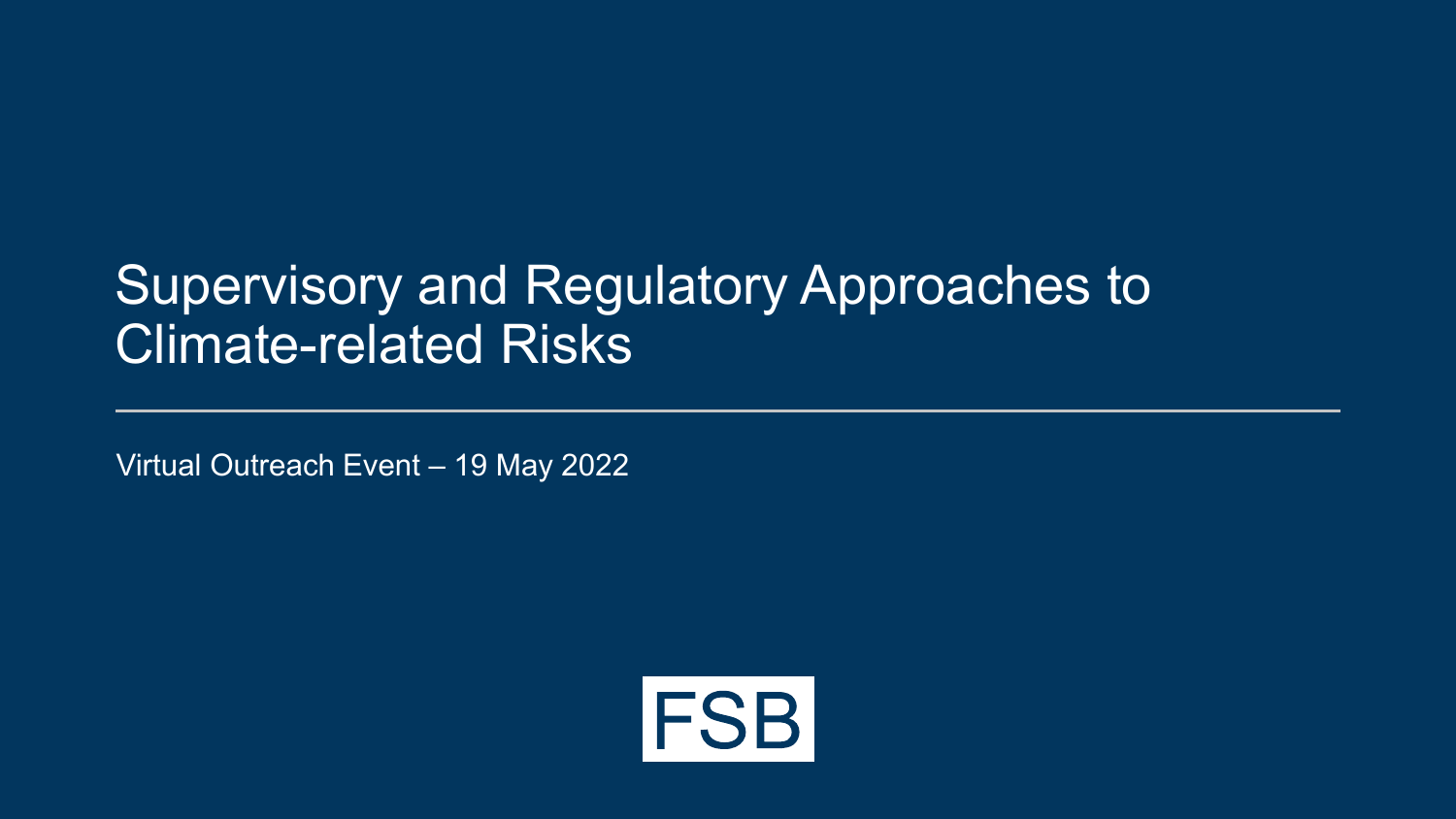### Session 1: Supervisory and regulatory reporting and collection of data from financial institutions

The FSB Interim Report:

- Examines current and regulatory practices on reporting and collection of climate-related data
- Identifies relevant types of data and metrics that authorities may require
- Includes policy considerations and recommendations to assist authorities

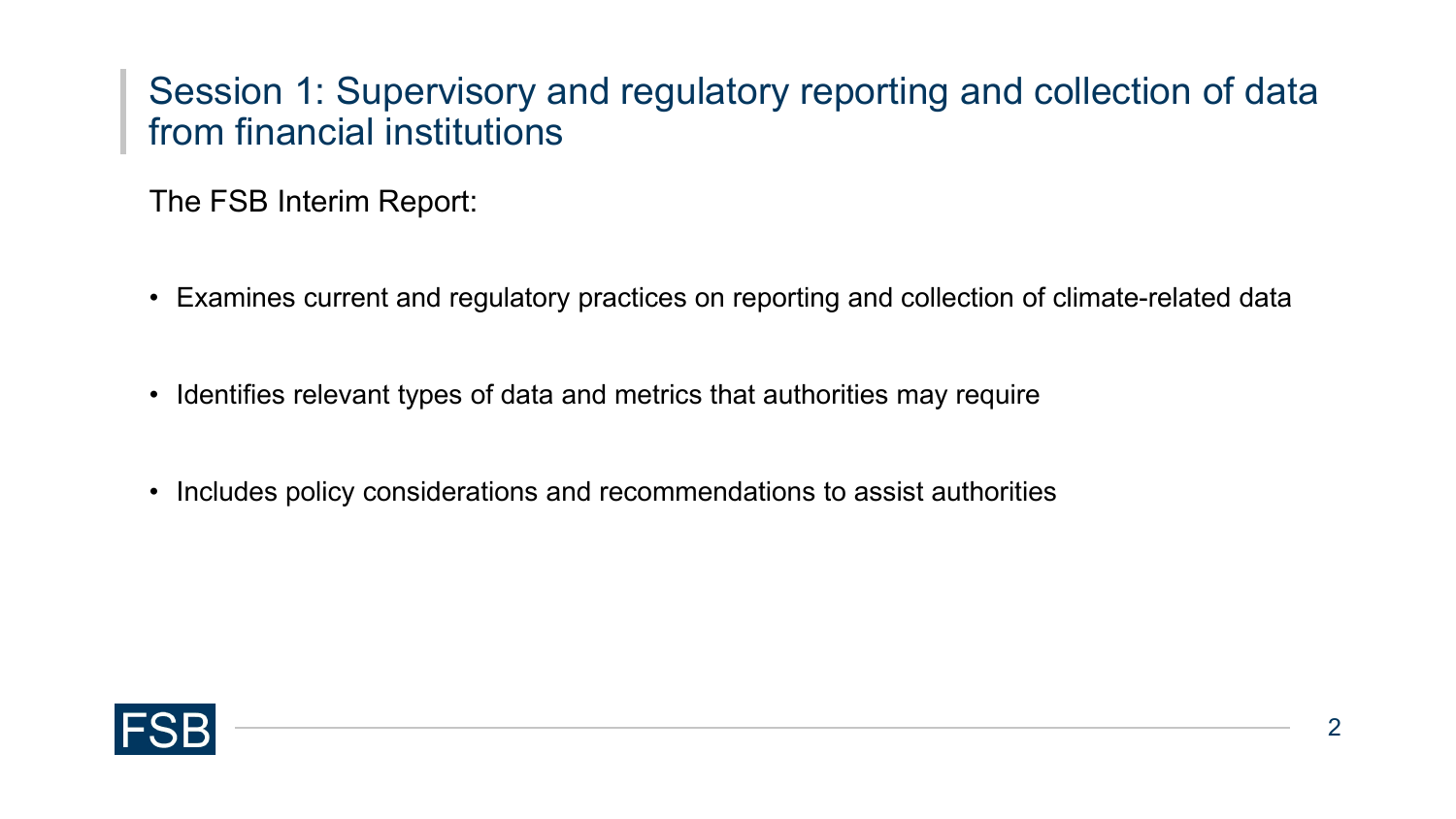## Session 1: Supervisory and regulatory reporting and collection of data from financial institutions

#### Five key recommendations\* on:

- 1. Identification of information needs for supervisory and regulatory purposes
- 2. Supervisory oversight on financial institutions' governance, processes and controls
- 3. Use of common climate-related risks definitions to promote consistency
- 4. Reporting of qualitative information and increasingly available quantitative information, and move towards higher reporting standards and/or mandatory reporting requirements
- 5. Global coordination and cooperation towards common regulatory reporting frameworks

<sup>\*</sup> Full recommendations available in the [FSB interim report on supervisory and regulatory approaches to climate-related risks](https://www.fsb.org/wp-content/uploads/P290422.pdf)

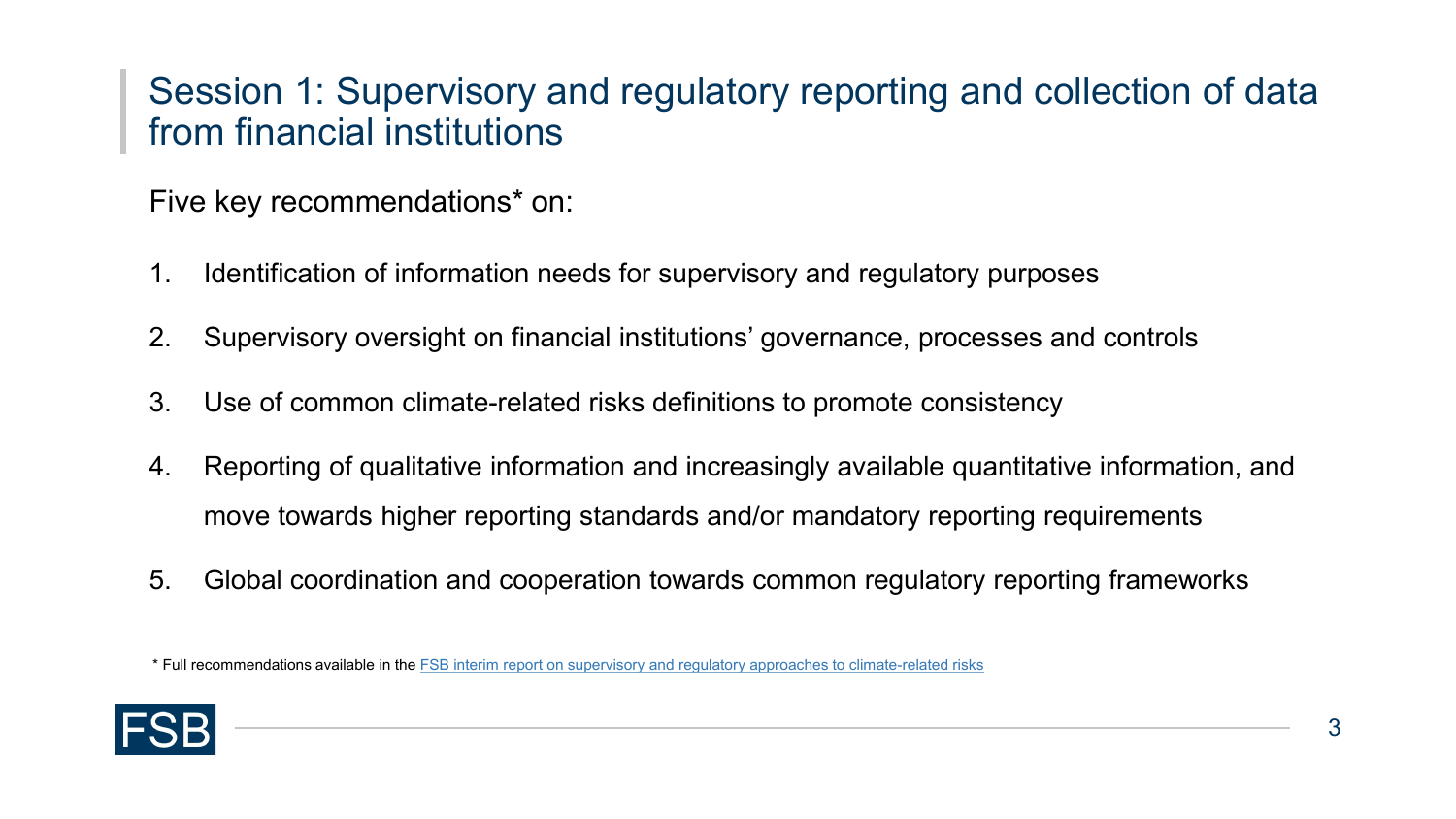# Session 2: Incorporating systemic risks into supervisory and regulatory approaches

The FSB Interim Report:

- Explores the system-wide perspective to addressing climate-related risks
- Identifies elements of supervisory and regulatory frameworks that are relevant for a system-wide approach
- Includes case studies on authorities' approaches to addressing systemic risks and their challenges

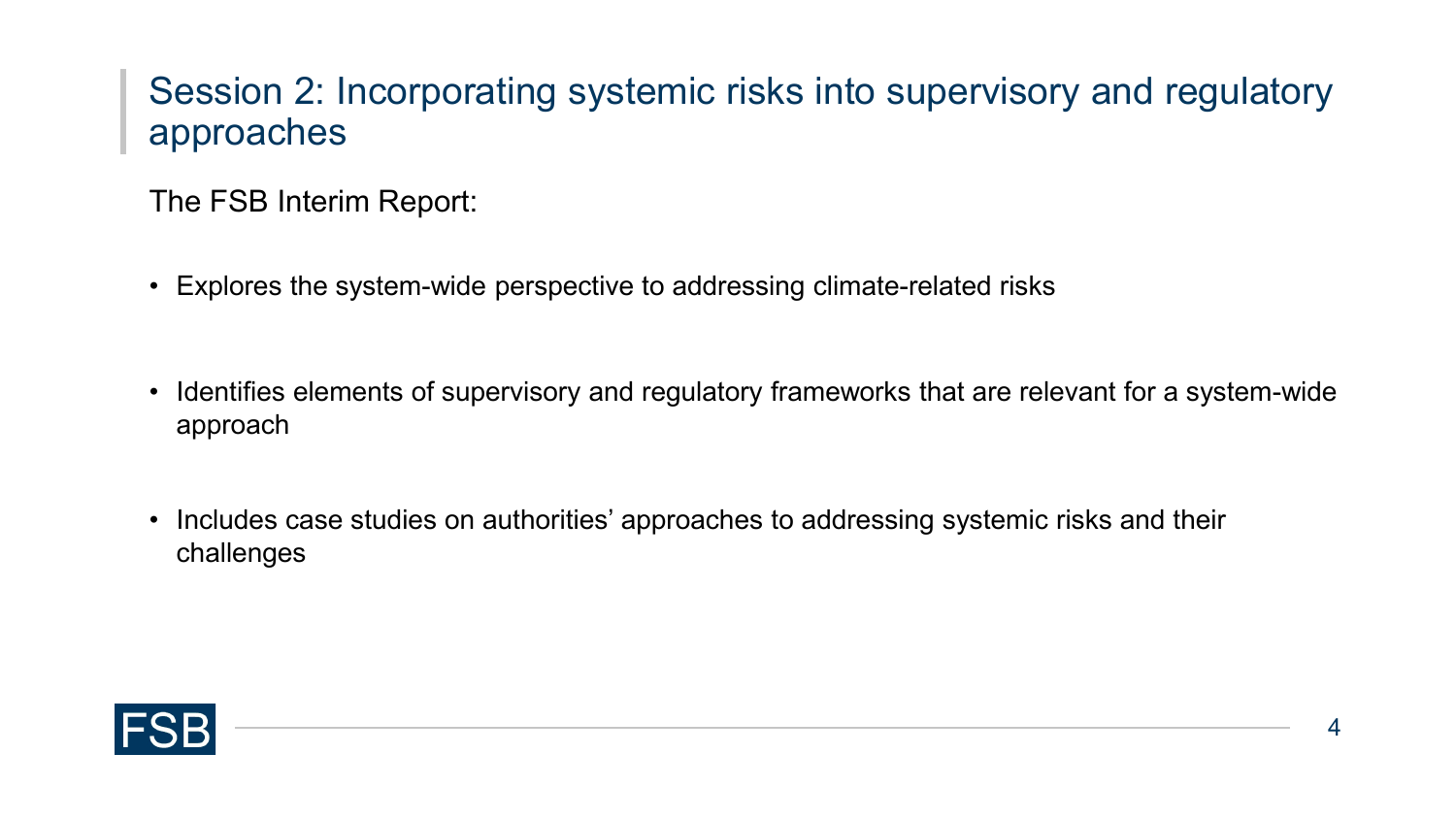# Session 2: Incorporating systemic risks into supervisory and regulatory approaches

#### Seven key recommendations\* on:

- 1. Accounting for the potential widespread impact of climate-related risks across the financial system
- 2. Expanding climate scenario analysis and stress testing use for macroprudential purposes
- 3. Designing climate scenario analysis and stress tests to best inform a system-wide view
- 4. Considering financial risks beyond credit and market risk (e.g. liquidity and insurance/underwriting risks)
- 5. Encouraging NGFS's continued work to refine and develop climate scenarios
- 6. Encouraging cooperation and coordination between authorities within a jurisdiction to better inform a system-wide view
- 7. Engaging in cross-border cooperation and coordination on cross-jurisdictional risks stemming from climate-related risks

<sup>\*</sup> Full recommendations available in the [FSB interim report on supervisory and regulatory approaches to climate-related risks](https://www.fsb.org/wp-content/uploads/P290422.pdf)